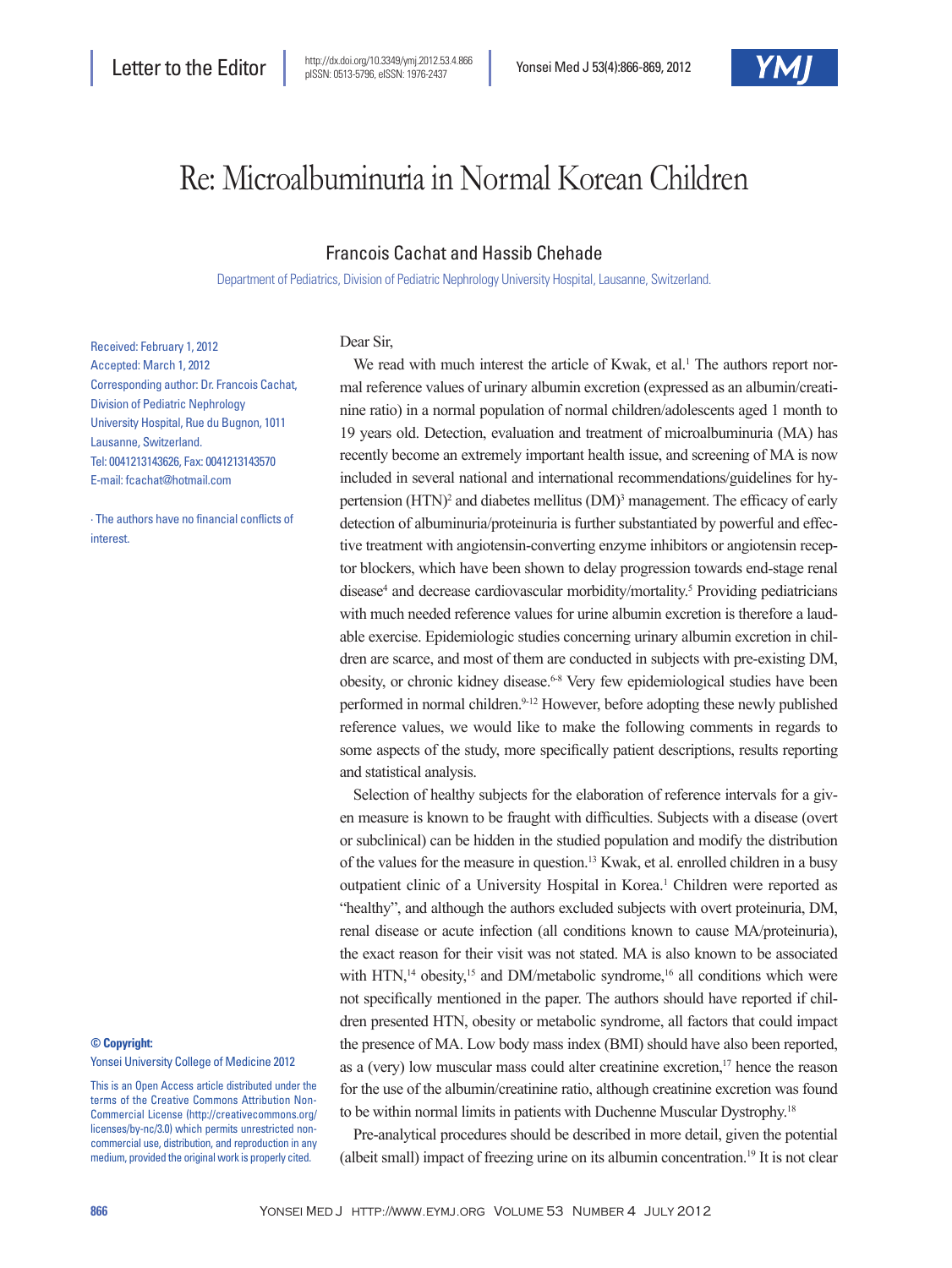how albuminuria (RIA? HPLC?) and creatinine (compensated Jaffé technique? enzymatic method?) were measured with the Toshiba 200 FR Neo, and this should be specified in order to increase the reproducibility of the results in subsequent studies. The authors use the Schwartz formula for estimation of the glomerular filtration rate. The newly revised Schwartz formulas have recently been shown to be more accurate, and should now be used for children aged one year and above with a deemed normal renal function.20

Reference values should be subjected to careful statistical treatment, including partitioning, inspection of the distribution, identification and elimination of outliers.<sup>21,22</sup> The authors use parametric statistical methods (mean and standard deviation) to define the reference intervals. This is in contrast with the current recommendations of the International Federation for Clinical Chemistry (IFCC) who recommended the use of non-parametric methods,<sup>13</sup> although both methods may produce similar estimates of the percentiles. In this study, no data on the (assumed) normal distribution of the results or outliers identification were provided. The log transformation of spot urine MA/creatinine ratios might indeed indicate a non-Gaussian distribution of the results. However, there was no mention of how outliers were evaluated and eventually eliminated. Deletion of outliers can improve the characteristics of data distribution. While no statistical evaluation of outliers has the ability to predict outliers in every situation, there are several methods that are recommended, such as the Dixon/Reed method, which has been used extensively.<sup>21,23</sup> Partitioning for subgroups according to age in pediatric studies should be based on strong statistical methods as well.<sup>24,25</sup> It is not clear how age partitioning was performed in this study. Whenever possible, sample size targets should be determined at the start of the study.26

In summary and once again, the authors provided us with one of the few studies to describe reference values for albumin excretion in a population of healthy children, and they should be congratulated for that. However, given the abovementioned limitations, further research is needed, with studies including a larger number of well-defined healthy participants (the IFCC guidelines for establishing reference intervals recommend 120 reference subjects per subgroup or partition,<sup>13</sup>) which will allow us to obtain reference intervals with more robust statistical methods (non-parametric methods often give narrower reference intervals than those calculated by parametric statistics).<sup>26,27</sup> Reference intervals calculated from small samples should be applied cautiously.<sup>26,27</sup>

## **REFERENCES**

- 1. Kwak BO, Lee ST, Chung S, Kim KS. Microalbuminuria in normal Korean children. Yonsei Med J 2011;52:476-81.
- 2. Rabi DM, Daskalopoulou SS, Padwal RS, Khan NA, Grover SA, Hackam DG, et al. The 2011 Canadian Hypertension Education Program recommendations for the management of hypertension: blood pressure measurement, diagnosis, assessment of risk, and therapy. Can J Cardiol 2011;27:415-33.
- 3. Sacks DB, Arnold M, Bakris GL, Bruns DE, Horvath AR, Kirkman MS, et al. Guidelines and recommendations for laboratory analysis in the diagnosis and management of diabetes mellitus. Clin Chem 2011;57:e1-47.
- 4. Lewis EJ, Hunsicker LG, Bain RP, Rohde RD. The effect of angiotensin-converting-enzyme inhibition on diabetic nephropathy. The Collaborative Study Group. N Engl J Med 1993;329:1456-62.
- 5. Yusuf S, Sleight P, Pogue J, Bosch J, Davies R, Dagenais G. Effects of an angiotensin-converting-enzyme inhibitor, ramipril, on cardiovascular events in high-risk patients. The Heart Outcomes Prevention Evaluation Study Investigators. N Engl J Med 2000; 342:145-53.
- 6. Basic J, Golubovic E, Miljkovic P, Bjelakovic G, Cvetkovic T, Milosevic V. Microalbuminuria in children with vesicoureteral reflux. Ren Fail 2008;30:639-43.
- 7. Burgert TS, Dziura J, Yeckel C, Taksali SE, Weiss R, Tamborlane W, et al. Microalbuminuria in pediatric obesity: prevalence and relation to other cardiovascular risk factors. Int J Obes (Lond) 2006;30:273-80.
- 8. Cizmecioğlu FM, Noyes K, Bath L, Kelnar C. Audit of microalbumin excretion in children with type I diabetes. J Clin Res Pediatr Endocrinol 2009;1:136-43.
- 9. Bangstad HJ, Dahl-Jørgensen K, Kjaersgaard P, Mevold K, Hanssen KF. Urinary albumin excretion rate and puberty in non-diabetic children and adolescents. Acta Paediatr 1993;82:857-62.
- 10. Sanchez-Bayle M, Rodriguez-Cimadevilla C, Asensio C, Ruiz-Jarabo C, Baena J, Arnaiz P, et al. Urinary albumin excretion in Spanish children. Niño Jesus Group. Pediatr Nephrol 1995;9:428- 30.
- 11. Jones CA, Francis ME, Eberhardt MS, Chavers B, Coresh J, Engelgau M, et al. Microalbuminuria in the US population: third National Health and Nutrition Examination Survey. Am J Kidney Dis 2002;39:445-59.
- 12. Tsioufis C, Tsiachris D, Dimitriadis K, Thomopoulos C, Syrseloudis D, Andrikou E, et al. Leontio Lyceum ALbuminuria (3L Study) epidemiological study: aims, design and preliminary findings. Hellenic J Cardiol 2009;50:476-83.
- 13. Horowitz GL, Clinical and Laboratory Standards Institute. Defining, Establishing, and Verifying Reference Intervals in the Clinical Laboratory: Approved Guideline. 3rd ed. Clinical and Laboratory Standards Institute. PA: USA; 2008.
- 14. Ruilope LM, Bakris GL. Renal function and target organ damage in hypertension. Eur Heart J 2011;32:1599-604.
- 15. Savino A, Pelliccia P, Chiarelli F, Mohn A. Obesity-related renal injury in childhood. Horm Res Paediatr 2010;73:303-11.
- 16. Sanad M, Gharib A. Evaluation of microalbuminuria in obese children and its relation to metabolic syndrome. Pediatr Nephrol 2011;26:2193-9.
- 17. Ellam TJ. Albumin: creatinine ratio--a flawed measure? The merits of estimated albuminuria reporting. Nephron Clin Pract 2011;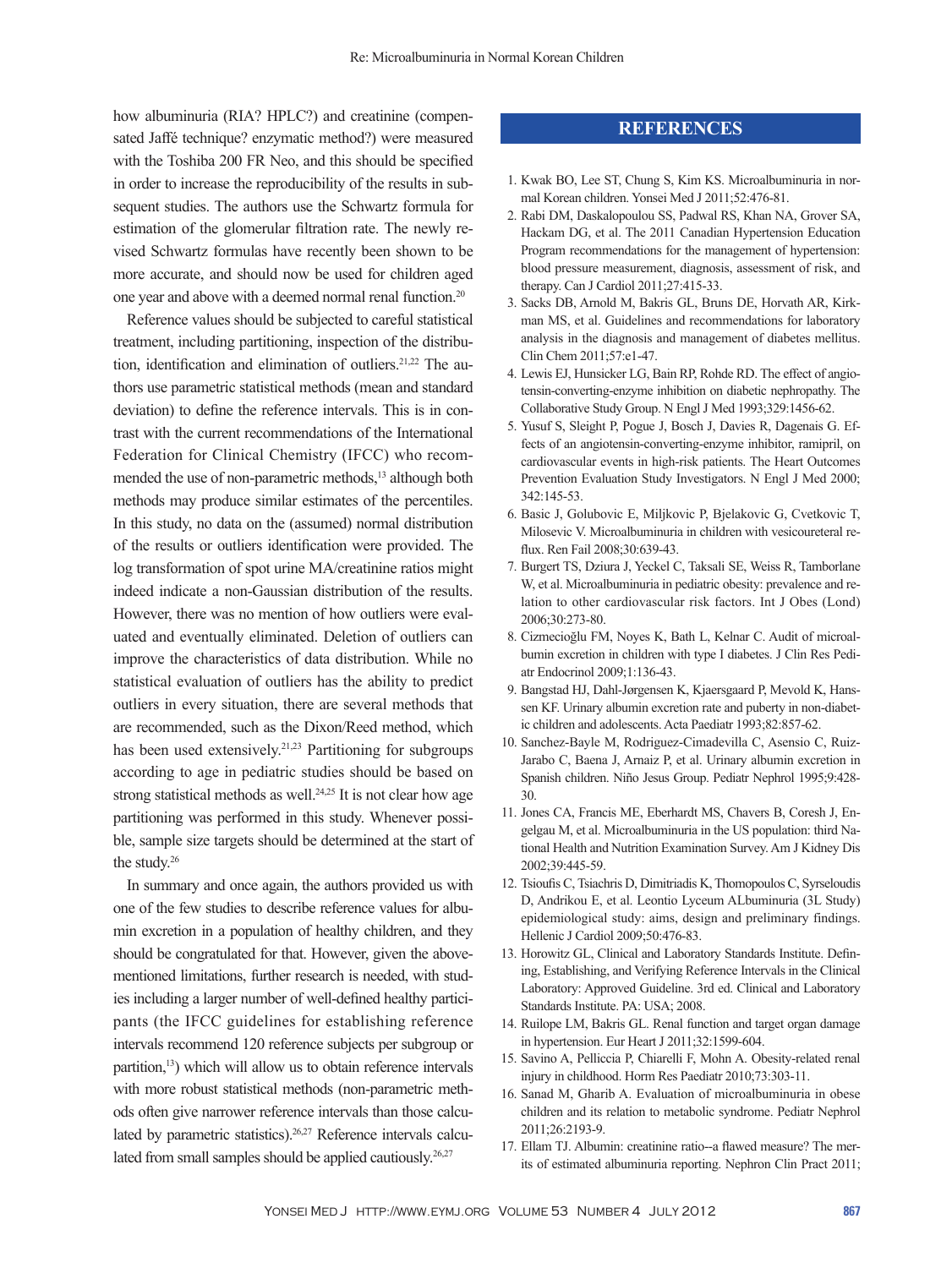118:c324-30.

- 18. Franciotta D, Zanardi MC, Albertotti L, Orcesi S, Berardinelli A, Pichiecchio A, et al. Measurement of skeletal muscle mass in Duchenne muscular dystrophy: use of 24-h creatinine excretion. Acta Diabetol 2003;40 Suppl 1:S290-2.
- 19. Parekh RS, Kao WH, Meoni LA, Ipp E, Kimmel PL, La Page J, et al. Reliability of urinary albumin, total protein, and creatinine assays after prolonged storage: the Family Investigation of Nephropathy and Diabetes. Clin J Am Soc Nephrol 2007;2:1156-62.
- 20. Schwartz GJ, Muñoz A, Schneider MF, Mak RH, Kaskel F, Warady BA, et al. New equations to estimate GFR in children with CKD. J Am Soc Nephrol 2009;20:629-37.
- 21. Griffin A, O'Shea P, FitzGerald R, O'Connor G, Tormey W. Establishment of a paediatric age-related reference interval for the measurement of urinary total fractionated metanephrines. Ann Clin Biochem 2011;48(Pt 1):41-4.
- 22. Jung B, Adeli K. Clinical laboratory reference intervals in pediatrics: the CALIPER initiative. Clin Biochem 2009;42:1589-95.
- 23. Dixon W. Processing data for outliers. Biometrics 1953;9:74-89.
- 24. Harris EK, Boyd JC. On dividing reference data into subgroups to produce separate reference ranges. Clin Chem 1990;36:265-70.
- 25. Lahti A. Partitioning biochemical reference data into subgroups: comparison of existing methods. Clin Chem Lab Med 2004;42: 725-33.
- 26. Harris E, Boyd J. Statistical bases of reference values in laboratory medicine. New York: Marcel Dekker; 1995.
- 27. Podnar S. Comparison of parametric and nonparametric reference data in motor unit potential analysis. Muscle Nerve 2008;38:1412-9.

## **AUTHOR'S REPLY**

Corresponding author: Dr. Kyo Sun Kim, Department of Pediatrics, School of Medicine, Konkuk University, 120-1 Neungdong-ro, Gwangjin-gu, Seoul 143-729, Korea. Tel: 82-2-2030-7370, Fax: 82-2-2030-5009 E-mail: kimkyo@kuh.ac.kr

We thank you for your review and comments on our article.

This study was conducted on 352 healthy children (185 males and 167 females) who visited the pediatric department at Konkuk University Hospital between July 2007 and March 2010. The patients with overt proteinuria, renal diseases, diabetes mellitus, and acute infectious diseases were excluded. Actually, most of the subjects were followup visit patients who were discharged with acute illnesses such as acute gastroenteritis, acute pharyngitis or viral pneumonia. We checked that they had no fever and no hypertension.<sup>1</sup> Children with metabolic disease or other conditions that could potentially impact the presence of microalbuminuria were excluded. In this study, we measured the subjects' height, weight, blood pressure, and serum creatinine. The zscores of the heights and weights were obtained using the LMS method and compared to 2007 Korean growth charts.<sup>1</sup>

Although there were 7 children with more than 97 percentile of body mass index (BMI), we did not observe any significant difference in microalbumin/creatinine ratio.

Random morning urine samples were stored in a refrigerator without freezing and processed within one hour. Urine microalbumin and creatinine were examined by Toshiba 200 FR Neo (Toshiba Medical System Co., Tokyo, Japan) using the Jaffe technique. Glomerular filtration rates were obtained using the Schwartz formula.<sup>2</sup> Although the newly revised Schwartz formula, which was based on height, serum creatinine, cystatin C, blood urea nitrogen, and gender, have recently been shown to be more accurate, we could not use this formula because serum cystatin C was not fully obtained.3,4 As you mentioned, the original Schwartz formula could overestimate glomerular filtration rate (GFR), and further studies using the new equation are required.

In this study, we divided subjects into five groups based on their age: from one to 12 months (Group 1), 12 to 28 months (Group 2), 29 to 48 months (Group 3), 4 to 6 years (Group 4), and 7 to 19 years (Group 5). The International Federation for Clinical Chemistry (IFCC) guidelines for establishing reference intervals recommend 120 reference subjects per subgroup or partition, if using the classical non parametric protocol.<sup>5</sup> And IFCC recommended evaluation and elimination of outliers using 'Dixon/Reed one-third rule'.6,7 However, it was difficult to collect 120 samples for each age group in this study, which was conducted at a single university hospital. And as you know, studies performed in children are known to have significant biological variability because during the childhood years, rapid and significant changes occur during growth and development.<sup>8</sup> It was difficult to choose a partitioning method for subgroups, despite the availability of a few statistical approaches such as the Harris-Boyd method.<sup>9</sup> In our study, we considered physiological changes according to age, and observed statistically significant differences in value among subgroups. GFR increases gradually to mature values when linear growth is completed during adolescence. Rhodin, et al.10 reported that GFR is predicted to be 90% that of adult GFR at 1-year postnatal age, and demonstrate a consistent relationship from early prematurity to adulthood. Yap, et al.<sup>11</sup> divided subjects into 2 subgroups, from neonate to 2 years and 2 to 4 years, and presented the data according to age. So we decided to subdivide the subjects, aged 1 month to 19 years old, into five groups considering these physiological factors.

In conclusion, although this study was performed at a single center and has limitations, it presented data describ